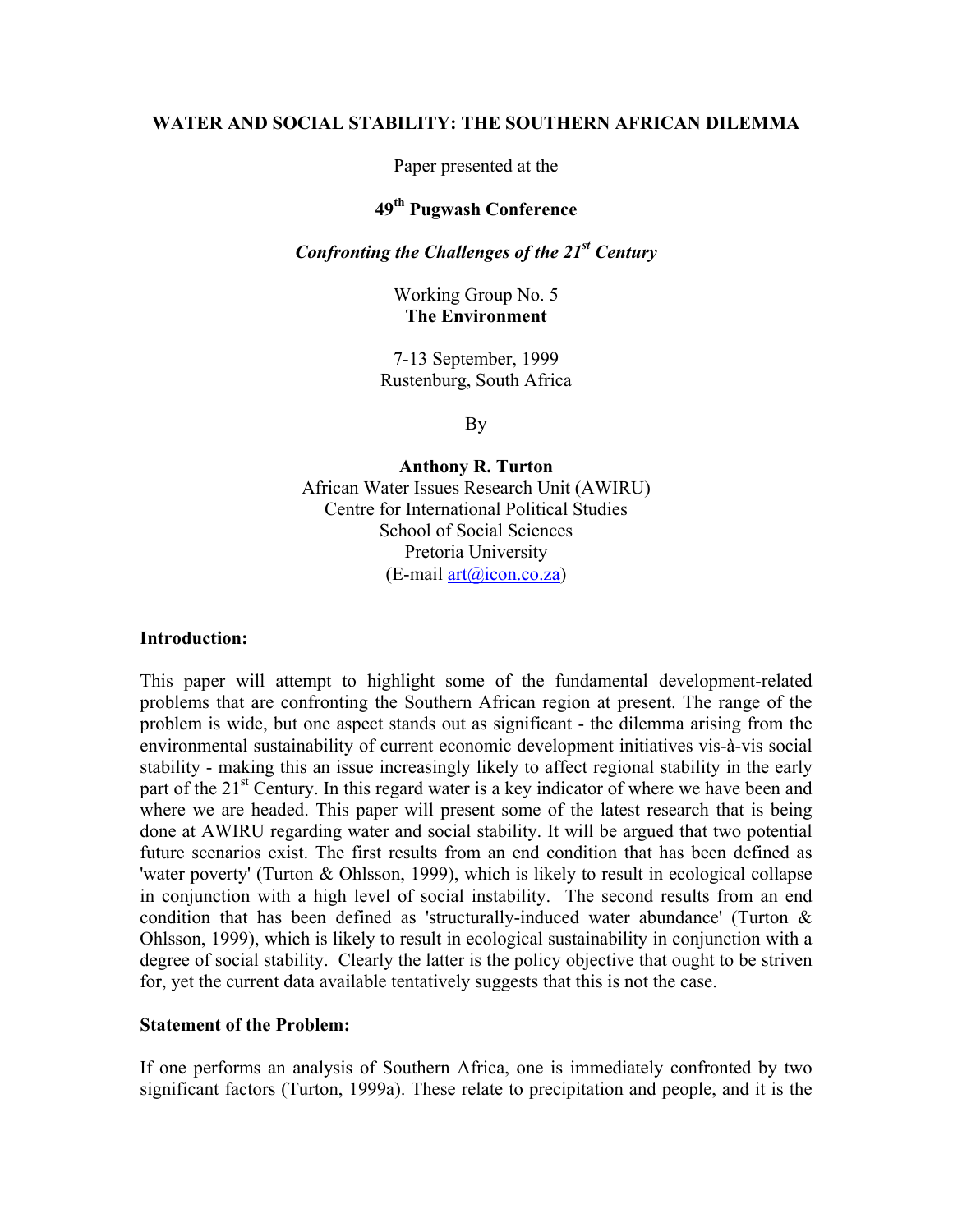interaction of these two fundamental variables that essentially underpins the developmental dilemma of the region. Let us look at these in a little more detail.

Precipitation<sup>[1](#page-13-0)</sup> is the first fundamental variable of which four distinct aspects are important. The first three of these are generally of a greater importance than the remaining two for the purposes of this paper however. Firstly, there is a marked spatial maldistribution of water, with a distinct latitudinal and longitudinal trend. There are generally higher precipitation levels in the north, decreasing progressively to the south. Superimposed onto this, there are also higher levels of precipitation in the east, decreasing dramatically to the west. This is shown in Table 1. Secondly, there is a temporal dimension to this maldistribution of water. This means that rainfall tends to be distinctly seasonal in pattern, but these seasons vary greatly over time. Thirdly, there is the volume aspect. This is shown in Table 1 under the average rainfall column. The amount of precipitation that falls is subject to a high degree of variation. This is shown in Table 1 under the rainfall range column. These three elements combine to cause a reasonably high level of stochasticity in the overall precipitation patterns. This has significant implications for aspects such as crop planning, surface runoff, soil erosion and river flows. These factors in turn impact on water management because it means that large storage reservoirs<sup>[2](#page-13-1)</sup> have to be planned and built because the reliability or predictability of the precipitation patterns are of a low order of magnitude. The less important aspect of precipitation (at least for the purposes of this paper) is water quality, which is generally of a reasonably high standard except in certain specific areas where acid rain falls. Eutrophication and salinization do occur in impoundments due to the return flows of effluent and evaporative losses however.

| Country         | Rainfall range | Average rainfall |          | Potential     |      | Total surface |
|-----------------|----------------|------------------|----------|---------------|------|---------------|
|                 | (mm)           | (mm)             | $(km^3)$ | evaporation   |      | runoff        |
|                 |                |                  |          | range (mm)    | (mm) | $(km^3)$      |
| Angola          | $25 - 1600$    | 800              | 997      | $1300 - 2600$ | 104  | 130.0         |
| <b>Botswana</b> | $250 - 650$    | 400              | 233      | $2600 - 3700$ | 0.6  | .35           |
| Lesotho         | $500 - 2000$   | 700              | 21       | $1800 - 2100$ | 136  | 4.13          |
| Malawi          | $700 - 2800$   | 1 0 0 0          | 119      | $1800 - 2000$ | 60   | 7.06          |
| Mozambique      | $350 - 2000$   | 1 100            | 879      | $1100 - 2000$ | 275  | 220.0         |
| Namibia         | $10 - 700$     | 250              | 206      | $2600 - 3700$ | 1.5  | 1.24          |
| South Africa    | $50 - 3000$    | 500              | 612      | $1100 - 3000$ | 39   | 47.45         |
| Swaziland       | $500 - 1500$   | 800              | 14       | $2000 - 2200$ | 111  | 1.94          |
| Tanzania        | $300 - 1600$   | 750              | 709      | $1100 - 2000$ | 78   | 74.0          |
| Zambia          | $700 - 1200$   | 800              | 602      | $2000 - 2500$ | 133  | 100.0         |
| Zimbabwe        | $350 - 1000$   | 700              | 273      | $2000 - 2600$ | 34   | 13.1          |
| <b>TOTAL</b>    |                |                  | 4 6 6 5  |               |      | 599.27        |

## **Table 1. Rainfall and evaporation statistics for selected countries in Southern Africa, showing rainfall range and estimated surface runoff. (Pallett, 1997:14)**

**People** are the second fundamental variable of which three aspects are important. Firstly, there is a spatial distribution of people in Southern Africa that is generally at variance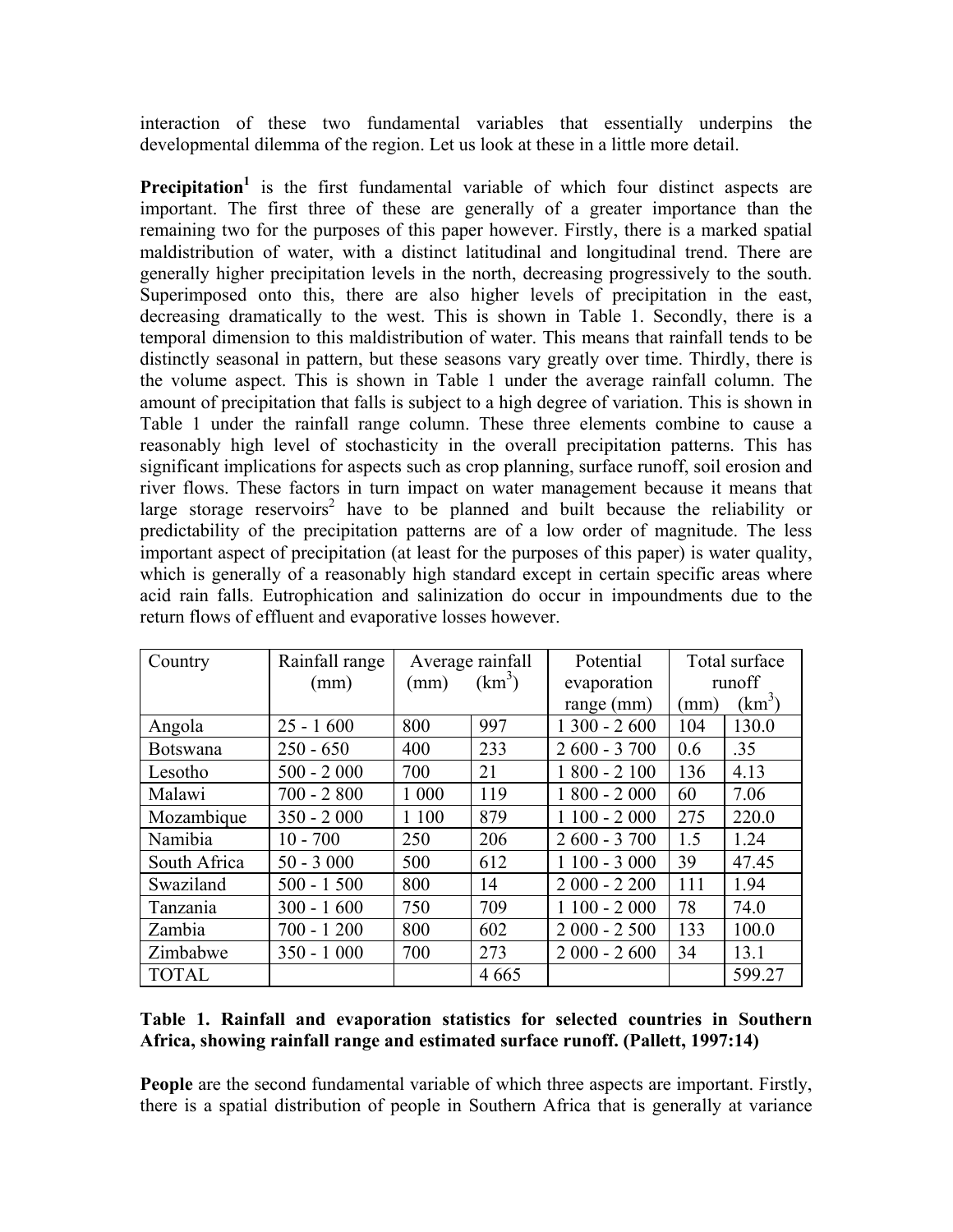with the availability of water. In other words, population distribution tends in general to be concentrated in areas that are far from supplies of water. Secondly, there is a significant temporal aspect to the population base in the sense that the whole of Southern Africa generally has a very high population growth rate. Thirdly, there is the aspect of migration patterns. This is a complex issue in its own right. Suffice it to say, for the purposes of this paper, that there are population migration pull-factors and push-factors. Pull-factors are aspects such as perceptions of better job opportunities in the larger urban areas, which tend to be focussed on places like the Gauteng area of South Africa (which is on a high plateau, far from water supplies and facing a significant water shortage as a result), Gaborone in Botswana, and Harare and Bulawayo in Zimbabwe (both on a watershed and with unique water supply problems of their own). Migration push-factors are aspects such as the loss of livelihoods due to overpopulation, poverty, declining levels of land per capita (which is significant for a subsistence farming economy) and drought.

This leads logically onto the third fundamental variable. If the water is concentrated in areas that are spatially distant from the population centres, then effectively what needs to happen is to bring the water to the people (or vice versa). This is where the heart of the political ecology dilemma lies. In order to move water over long distances **pipelines<sup>3</sup>** are employed. Appendix "A" shows the current state of play regarding water pipelines in Southern Africa. For the purposes of the political ecology discourse it is these pipelines that make the debate lively. Because pipelines bring life-giving and job-creating water<sup>[4](#page-13-3)</sup> to areas where the demand for water is high, they perform a function that can be regarded in its broadest sense as being allocative. In short, pipelines allocate a given volume of water to a specific spatial entity. It is precisely this allocative aspect of pipelines that results in thenext variable, **power<sup>5</sup>**[.](#page-13-4) In its crudest form, power<sup>6</sup> is derived from the privilege or the relative advantage<sup>[7](#page-13-6)</sup> that the receiving entity derives from having been favoured over the non-receiving entity. Seen in this way, pipelines become conduits of power because they allocate water from an area of relative abundance, to an area of relative scarcity. The water so allocated therefore has an economic cost, whether this aspect is actually reflected in the final price that is charged for the water or not; and the water so allocated results in a relative advantage of one form or another.

This raises two distinct new aspects of the problem however. Firstly, the water supplied by these large pipeline schemes comes at a high ecological cost, opening the debate on sustainability. Secondly, in many cases there is simply no more water left for further mobilization in readily accessible river basins. This means that the pipeline projects are becoming increasingly complex, costly, international in nature and therefore prone to political factors beyond the control of any one government. Appendix "A" shows the number of pipeline projects in Southern Africa along with the number of countries involved.

### **Theoretical Aspects:**

Recent work that has been conducted (Turton & Ohlsson, 1999) shows that in terms of water and social stability, two possible scenarios are likely to be relevant to developing countries in semi-arid regions. In this regard, by linking different combinations of a first-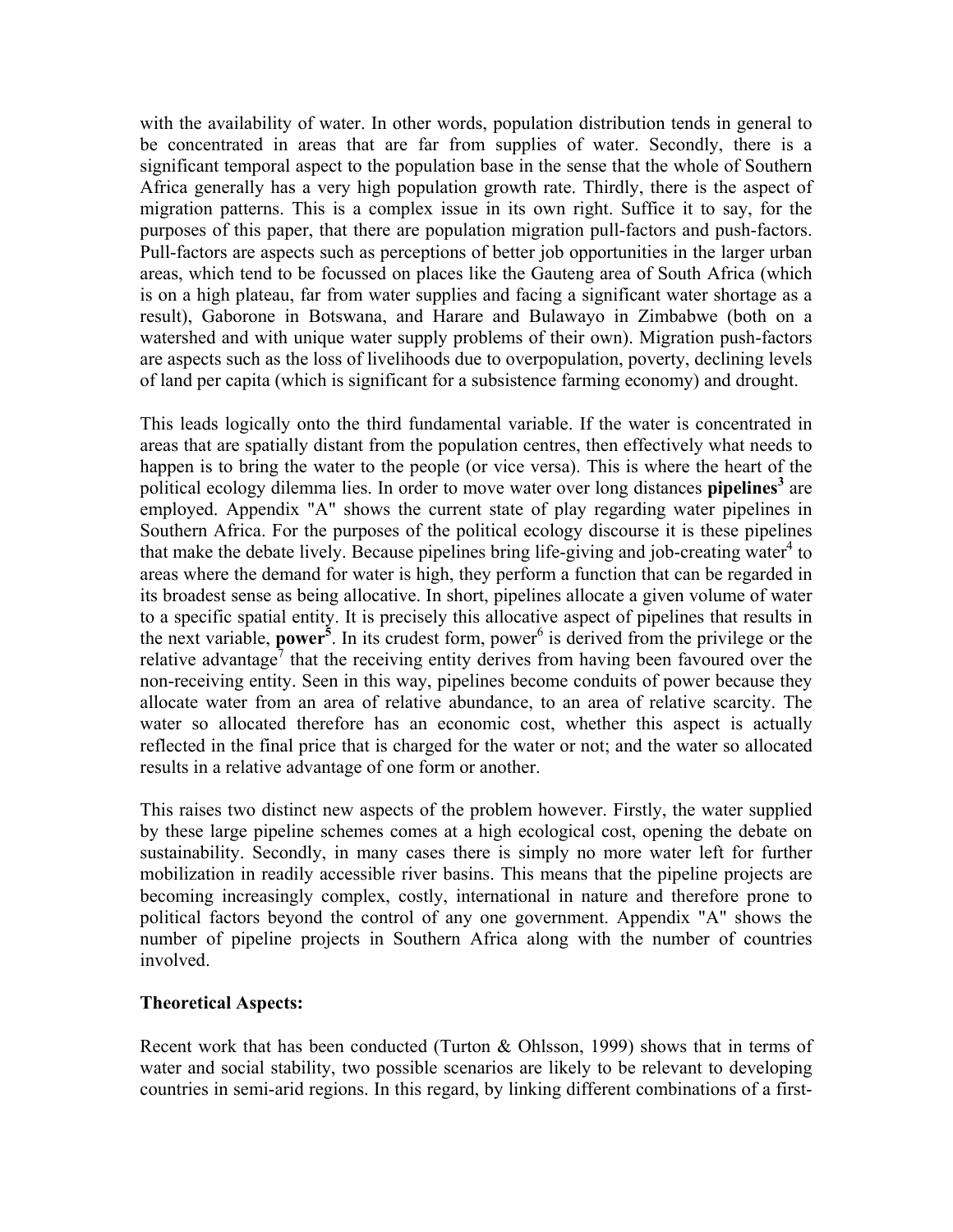order natural resource scarcity (water) with a second-order social resource scarcity (adaptive capacity), the authors have developed some key concepts. Of these concepts, the most important for the purposes of this paper are those relating to the definition of 'water poverty<sup>8</sup>' and 'structurally-induced water abundance<sup>[9](#page-13-8)</sup>'. Taking these as two possible end-conditions for future scenario planning purposes, a set of policy options can be generated. 'Water poverty' is the end condition that is likely to result in significant environmental collapse in conjunction with a high level of social instability. This is the condition that rational policymakers would logically choose to avoid. 'Structurallyinduced water abundance' is the end condition that is likely to result in economic sustainability, and probably even a degree of environmental sustainability, coupled with a higher degree of social stability. This is the condition that rational policymakers would choose as a desirable end goal. This is illustrated graphically in Figure 1.



### **Figure 1. Schematic representation showing the hypothesized two end conditions that are likely to occur when combining both a first-order and second-order resource in the definition of key variables.**

Thus in terms of this theoretical conceptualization, the interceding variable between 'water scarcity' and either 'water poverty' or 'structurally-induced water abundance' is the existence of social 'adaptive capacity<sup>10'</sup>, loosely defined by Ohlsson (1998;1999) as the ability of a social entity to adjust to the increasing levels of 'water scarcity'. 'Adaptive capacity' is a nebulous concept to quantify however, prompting Turton & Ohlsson (1999:11) to hypothesize that Water Demand Management (WDM) is an empirically testable manifestation of the 'adaptive capacity' of a given social entity. To this end, the existence of reflexivity<sup>11</sup> in the total water consumption curve of a country can be taken to indicate a relatively high level of effective coping strategies. This enables case studies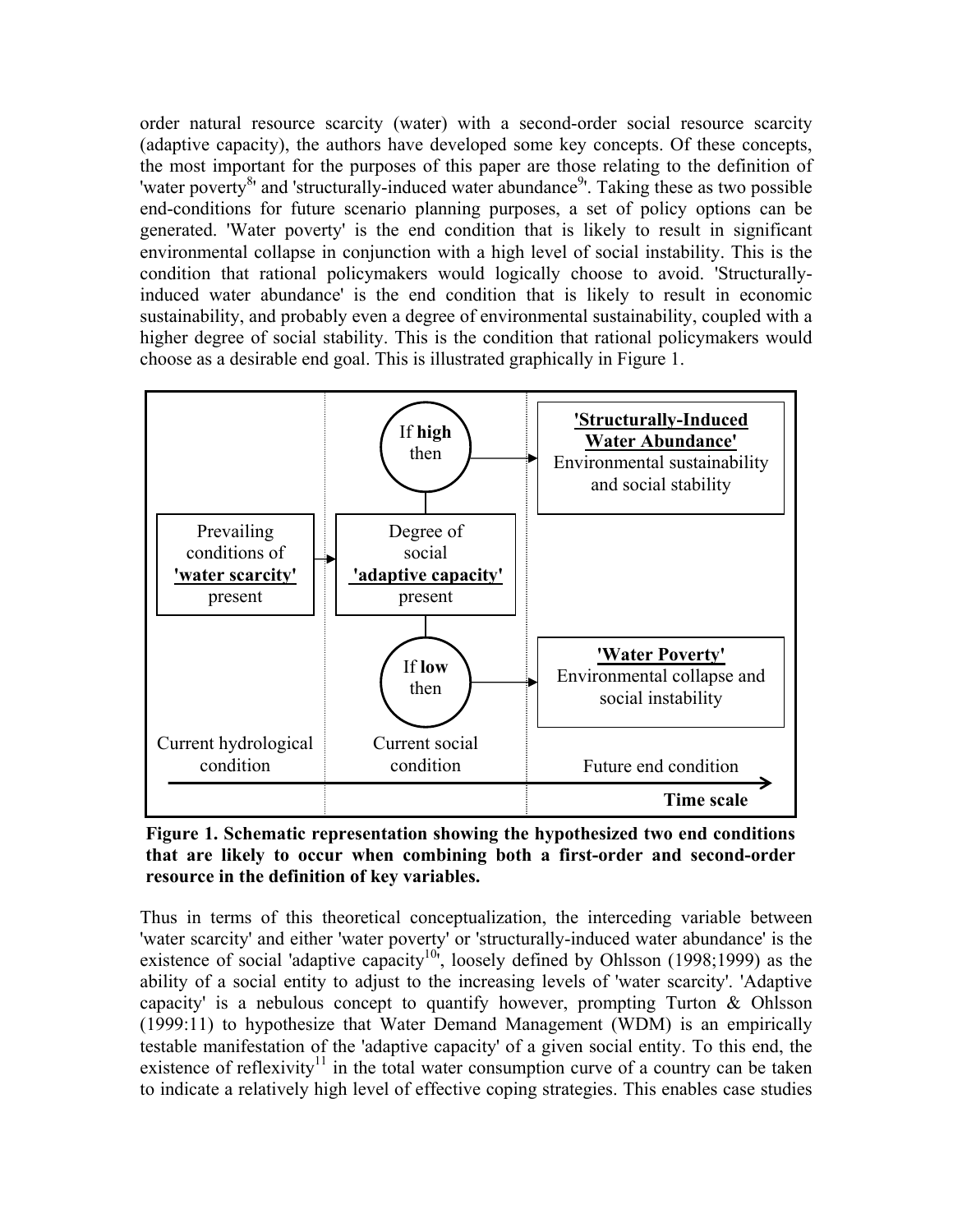to be interrogated with the specific intention of determining the degree of 'adaptive capacity' in existence. In this regard, the existence of a reflexive water demand curve, specifically with regards to agriculture, can be assumed to be a precursor of 'natural resource reconstruction' and therefore empirical evidence of environmental sustainability.

### **Some Empirical Evidence:**

The first piece of evidence comes from Israel, where reflexivity has been achieved as a result of the judicious use of 'inter-sectoral allocative efficiency<sup>12</sup>'. This is a classic example of 'structurally-induced water abundance' and illustrates the very real difference between 'water scarcity' and 'water poverty'. Israel is 'water scarce', but due to the high levels of 'adaptive capacity' present, it has managed to avert the debilitating conditions of 'water poverty' (Feitelson, 1999). This case is illustrated in Figure 2.



**Figure 2: Israeli water consumption from 1947-1993 showing the effect of the National Water Carrier (after Allan, 1996b:85). The dotted line illustrates the reflexive nature of the agricultural demand curve.** 

The second piece of evidence comes from Namibia. This is a country with a high level of 'water scarcity' and no perennial rivers flowing across its soil, with the only exception of a small area known as the Caprivi Strip (where the Okavango and Kwando River are under Namibian sovereignty for a short duration only). Figure 3 shows the direct correlation between population growth and water demand in the city of Windhoek (Jacobson *et al*., 1995:57). This illustrates the demographically-induced water consumption curve that has been hypothesized by Turton & Ohlsson (1999:5 & 14). Attention is drawn to the fact that no form of reflexivity is evident, so this trajectory is clearly unsustainable in the long-term, suggesting 'water poverty' as a possible end condition if all things remain equal. Major supply sided solutions are being suggested to meet this growing demand. The Eastern National Water Carrier (ENWC) brings water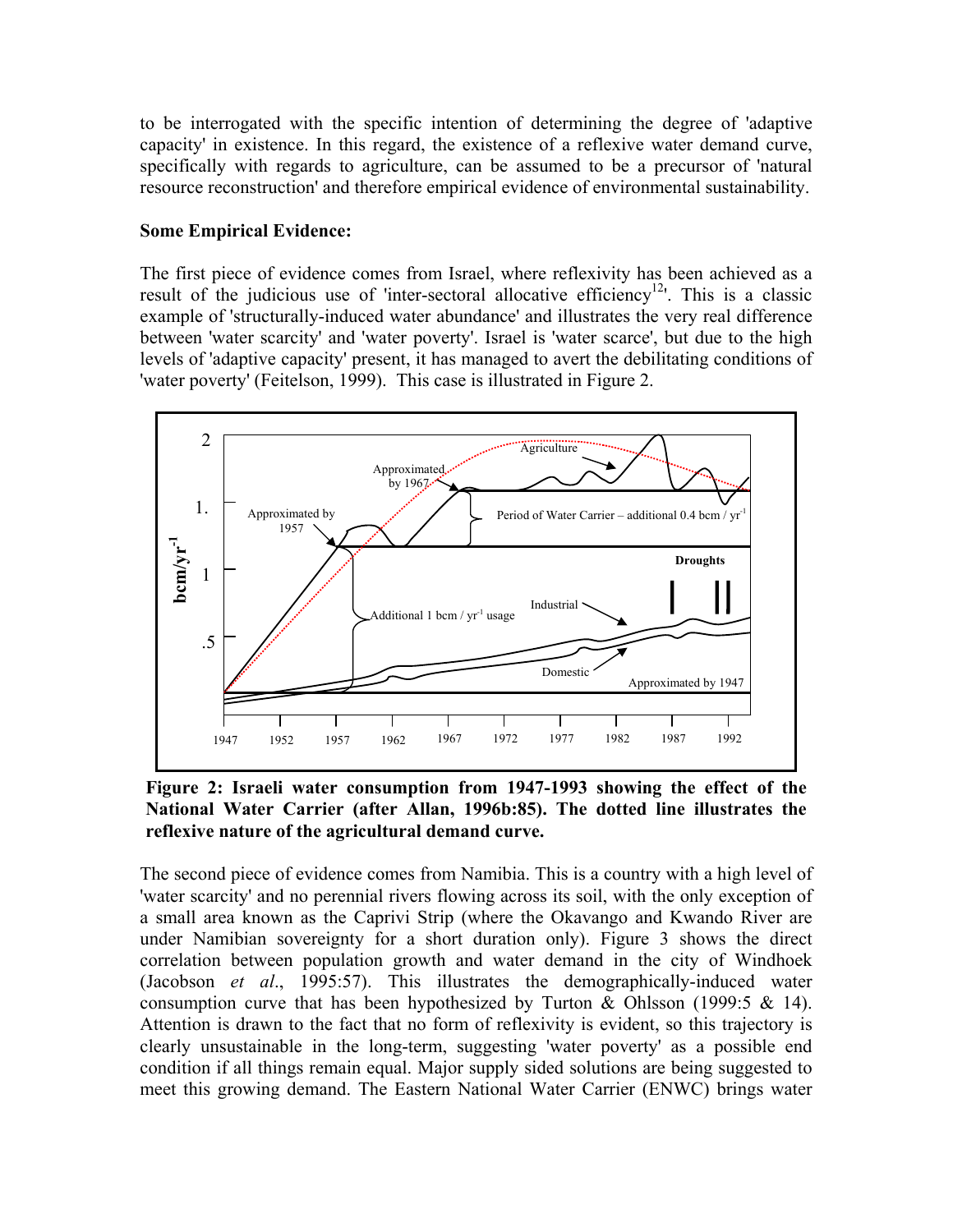South from Grootfontein. A pipeline is planned from the Okavango River at Rundu (Ramberg, 1997) to augment the ENWC. A series of pipelines are being planned to take water from the mouth of the Zaire River, through Angola and ultimately into the Kunene, Okavango and Zambezi River Basin's (Heyns, 1999; Ashton, 1999) (Appendix "A").



**Figure 3. Example of Demographically Induced Water Consumption for the City of Windhoek (after Jacobson** *et al***., 1995:57).** 

Significant insight into the typical Southern African dilemma is given in Figure 4, which shows the distribution of water demand as a function of income category in the city of Windhoek (Jacobson *et al*., 1995:57). This shows graphically that informal settlements use less water per capita than more affluent cohort groups.



**Figure 4. Graph Showing Daily Water Consumption per Person Expressed as a Function of Income for the City of Windhoek (after Jacobson** *et al***., 1995:57).** 

The third piece of evidence is from South Africa. This illustrates the dilemma that was first shown in Figure 4, but this time on a national scale. These data offer a unique insight into the problems confronting developing countries in arid regions. South Africa has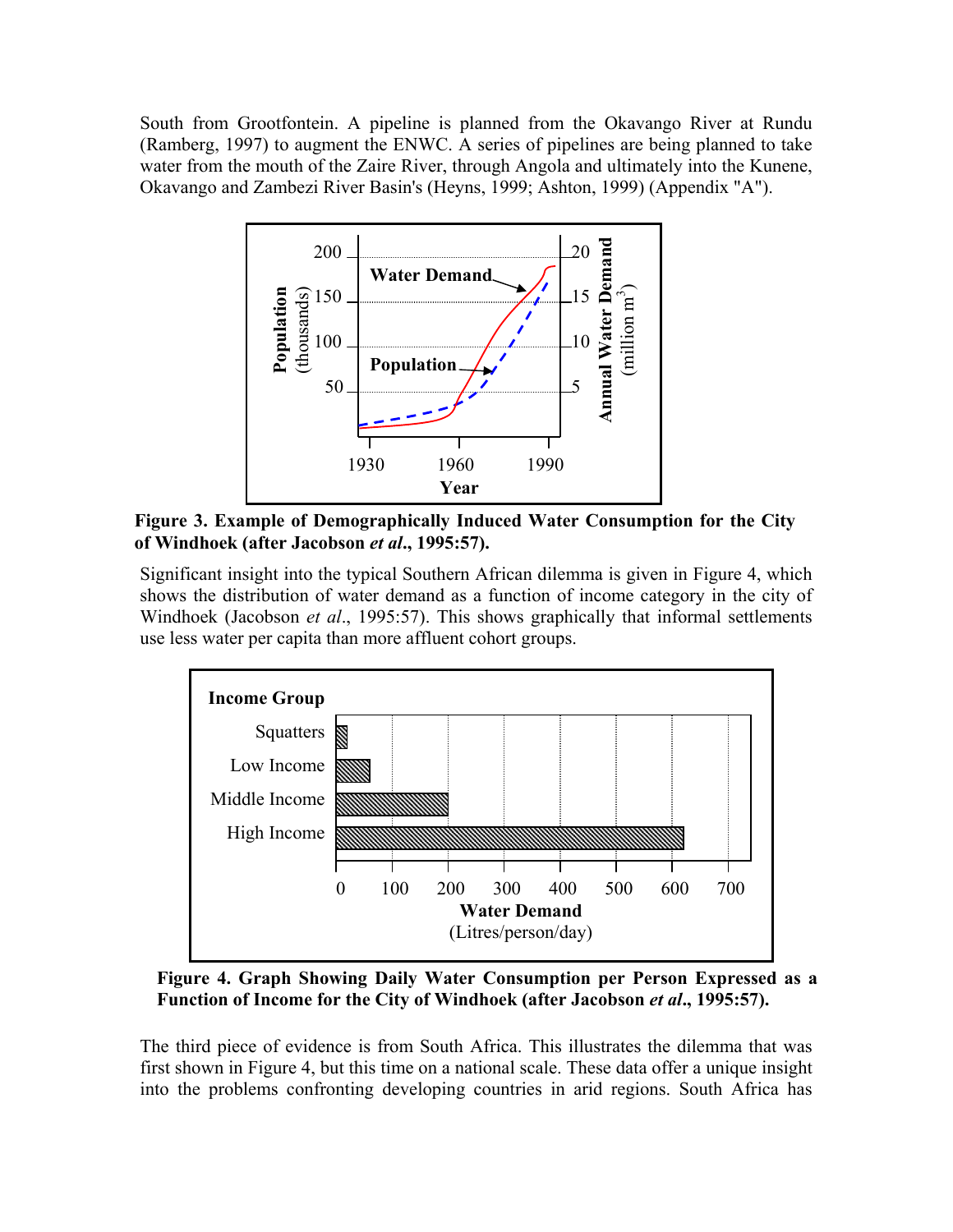recently undergone a major political transformation. Prior to 1994, the form of government was an oligarchy with a low level of legitimacy. In this case, a high level of 'resource capture' occurred (Homer-Dixon & Percival, 1996), resulting in institutionalized or structural scarcity (Percival & Homer-Dixon, 1995:8). It has been shown that this institutionalized form of 'resource capture' was one of the subtle forms of power that propped up the otherwise insecure South African regime prior to 1994 (Turton 1999a). After 1994 the first democratically elected government under the presidency of Nelson Mandela, sought to right these wrongs of the past. One of the policy vehicles for this was the Reconstruction and Development Programme (RDP) which actively sought to redistribute scarce water throughout society in a more equitable manner. The effects of this policy are shown dramatically in Figure 5.



**Figure 5. The Water Supply Dilemma in South Africa (after Ashton, 1999).** 

Two scenarios are sketched on Ashton's (1999) data series. It should be noted that the total surface and groundwater resources have been inflated under the assumption that new technology would make additional resources available. This projection is thus more optimistic than the prevailing reality.

The lowest water estimate assumes that existing per capita consumption remains the same as it was under apartheid, but that consumption is extrapolated in keeping with the population growth projections. Significant in this scenario is the fact that structural scarcities from the apartheid era will not be redressed so the balance of privilege in society would remain roughly unchanged. Two aspects of this scenario are significant. Firstly, it would de-legitimize the existing regime, which would result in long-term political instability. Social stability will thus not be achieved as 'resource capture' will not be addressed to any significant extent. Secondly, it would be ecologically unsustainable in the long-term, with all surface water having been mobilized by around the year 2012.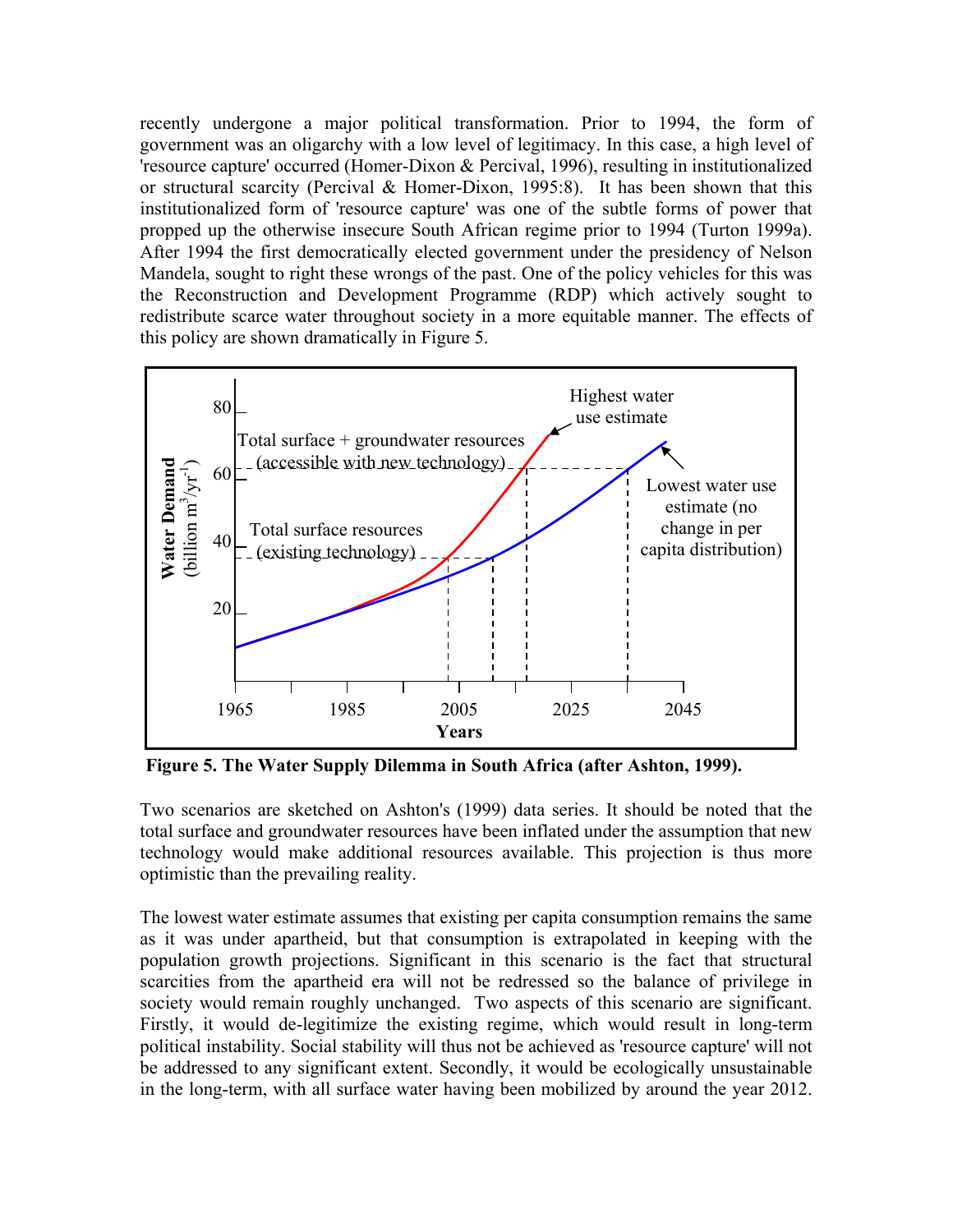In other words, at this time, no river water would flow into estuaries and increasing volumes of groundwater would have to be abstracted. By the year 2035 all groundwater and surface water resources will have been mobilized in this scenario.

The highest water estimate assumes that all of the RDP projects will deliver water as promised by the government. This greater availability of water, coupled with increased security of tenure of the consumers, will result in a dramatic increase in consumption, along the lines of the phenomenon illustrated in Figure 4. Significant in this scenario, the structural scarcities of the apartheid era will be addressed and the balance of privilege will change in society. Two aspects in this scenario are significant. Firstly, the current regime will derive a high level of legitimacy from this policy. It will also result in a greater degree of social stability than was the case under conditions of 'resource capture' during the apartheid era. Secondly, it will be ecologically unsustainable, with significant levels of environmental collapse to be expected in the short-term. This is at odds with the new water legislation, which aims at 'natural resource reconstruction' by granting ecosystems the legal right to sufficient water for their own use. The effects of this environmental unsustainability may be felt as soon as during the next election cycle, introducing a sense of urgency into the problem.

Thus the South African government is in a serious water supply dilemma. If they supply the water as promised in terms of the RDP, then ecological collapse is almost surely imminent, with the early effects being felt within the next election cycle. If they choose instead to fall short of the RDP promises, then social stability will become an acute issue in the short-term, but with environmental collapse only being a reality in the medium to long-term. This is like being caught between the proverbial rock and a hard place.

What is absent from this data set is any indication of reflexivity at the national level. This is worrying, as it implies unsustainability over time. The window of opportunity is open however, but is likely to remain that way for only a short period of time. The high level of regime legitimacy enables far-reaching water sector reforms to be implemented in the short-term. Major reforms have already taken place, but these seem to have resulted in an increase in demand for water, thereby hastening the ecological collapse that seems to be imminent. Clearly what now needs to happen is for South Africa to actively develop a series of water-related development policies aimed specifically at averting 'water poverty' and encouraging 'structurally-induced water abundance'.

Is this likely to happen within the desired time frame? Barbara Schreiner, in her capacity as the Chief Director: Water Use and Conservation at the South African Department of Water Affairs and Forestry (DWAF) noted that there is a major capacity problem at present, and she cautioned participants at the IUCN WDM workshop in terms of their expectations of DWAF (IUCN, 1999:44). This implies that while government intentions are noble, in reality South Africa may be incapable of mobilizing the necessary social resources to cope with the problem of 'water scarcity', and thereby avoiding the debilitating effects of 'water poverty'. This is the reason why it is being hypothesized that social stability will be a function of the magnitude of second-order resources available to a society facing long-term 'water scarcity' (Ohlsson & Turton, 1999; Turton & Ohlsson,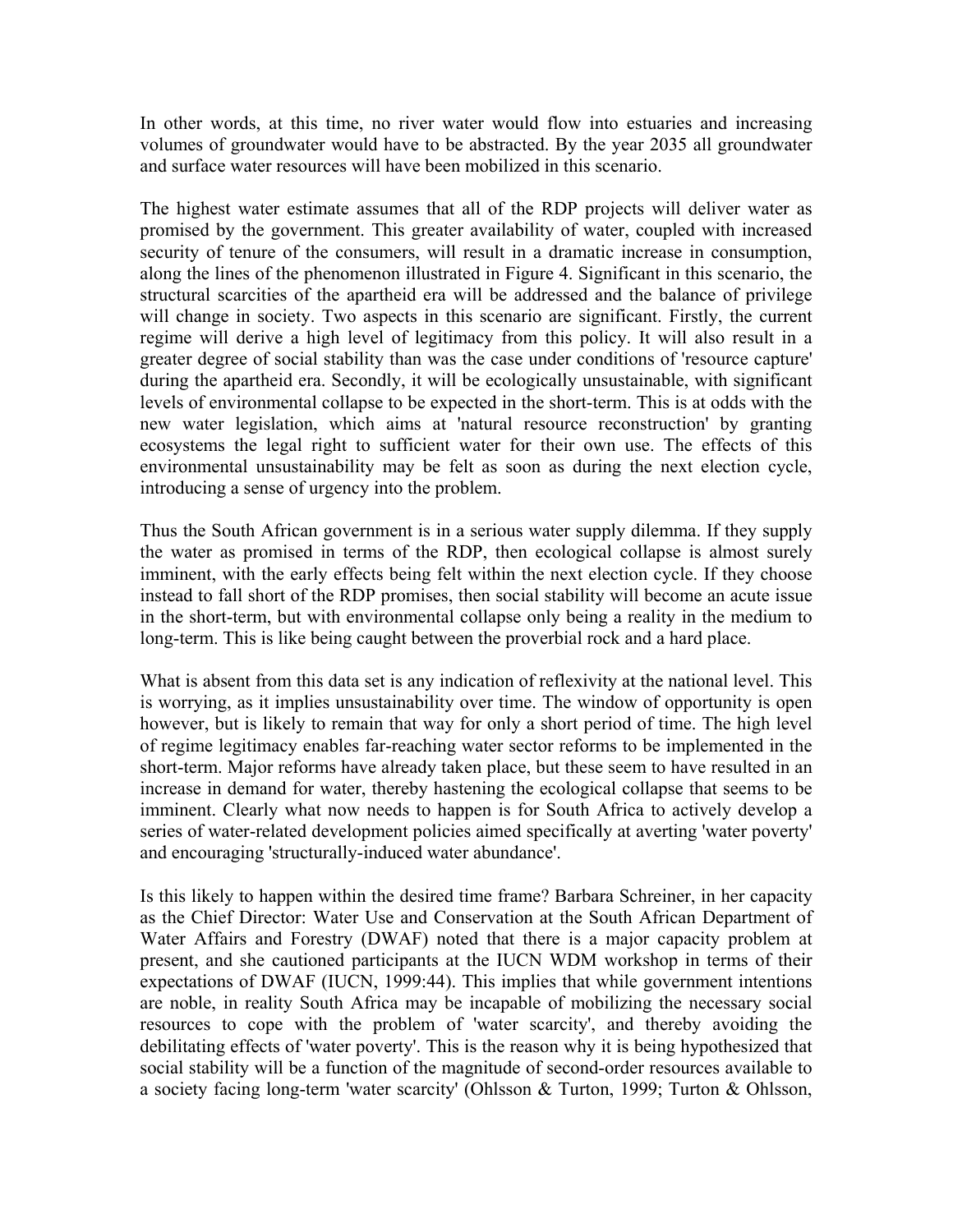1999). This is the scope of a new research programme being conducted by Ohlsson & Turton with a Southern African regional focus.

## **Quo Vadis SADC?**

Given the magnitude of the task at hand, coupled with the fact of the interconnectedness of the entire Southern African region, SADC as the regional structure should play a crucial role in fostering 'structurally-induced water abundance'. To this end, there is a Protocol on Shared Water Systems in existence. It is very weak, but efforts are under  $way<sup>13</sup>$  to strengthen this legal instrument. WDM is also being actively spoken about and implemented by various countries in the region. The IUCN have played a significant role in getting stakeholders<sup>14</sup> together, but there is still a long way to go before these policies start to impact on water consumption. What is needed is a concerted research effort, specifically aimed at determining the social implications of inter-sectoral allocative mechanisms. It is only by taking advantage of the gearing effect inherent in allocating water from economic activities or sectors with a low return to water, to activities with a higher efficiency ratio, that reflexivity is likely to be achieved at the national or regional level. This is socially disruptive however, and opens the politically sensitive debate on food security versus national self-sufficiency amongst other issues.

## **Conclusion:**

Although South Africa is intuitively considered to have a higher level of technological resources available relative to other Southern African states, this may create the wrong impression and misguide researchers. A more fruitful research direction is related to the existence of 'second-order scarcities' of the social resources needed to adapt to increasing levels of 'water scarcity'. This type of approach opens up various research horizons, necessitating the development of new definitions, concepts and models. In terms of this, Turton & Ohlsson (1999) have hypothesized two end conditions. The first is 'water poverty' with a low level of social stability combined with ecological unsustainability. The second is 'structurally-induced water abundance' with a high level of social stability combined with ecological sustainability. Existing data tentatively suggests that various states in Southern Africa are not necessarily headed for the latter. This suggests that the interaction between water scarcity and social stability is likely to become a significant threat to regional security in the early part of the 21st Century. A concerted effort needs to be launched now if social stability is to be maintained over time. This effort will of necessity involve cooperation between research partners, stakeholders, foreign donor agencies, SADC and various national governments in a common approach that has been hitherto impossible to achieve.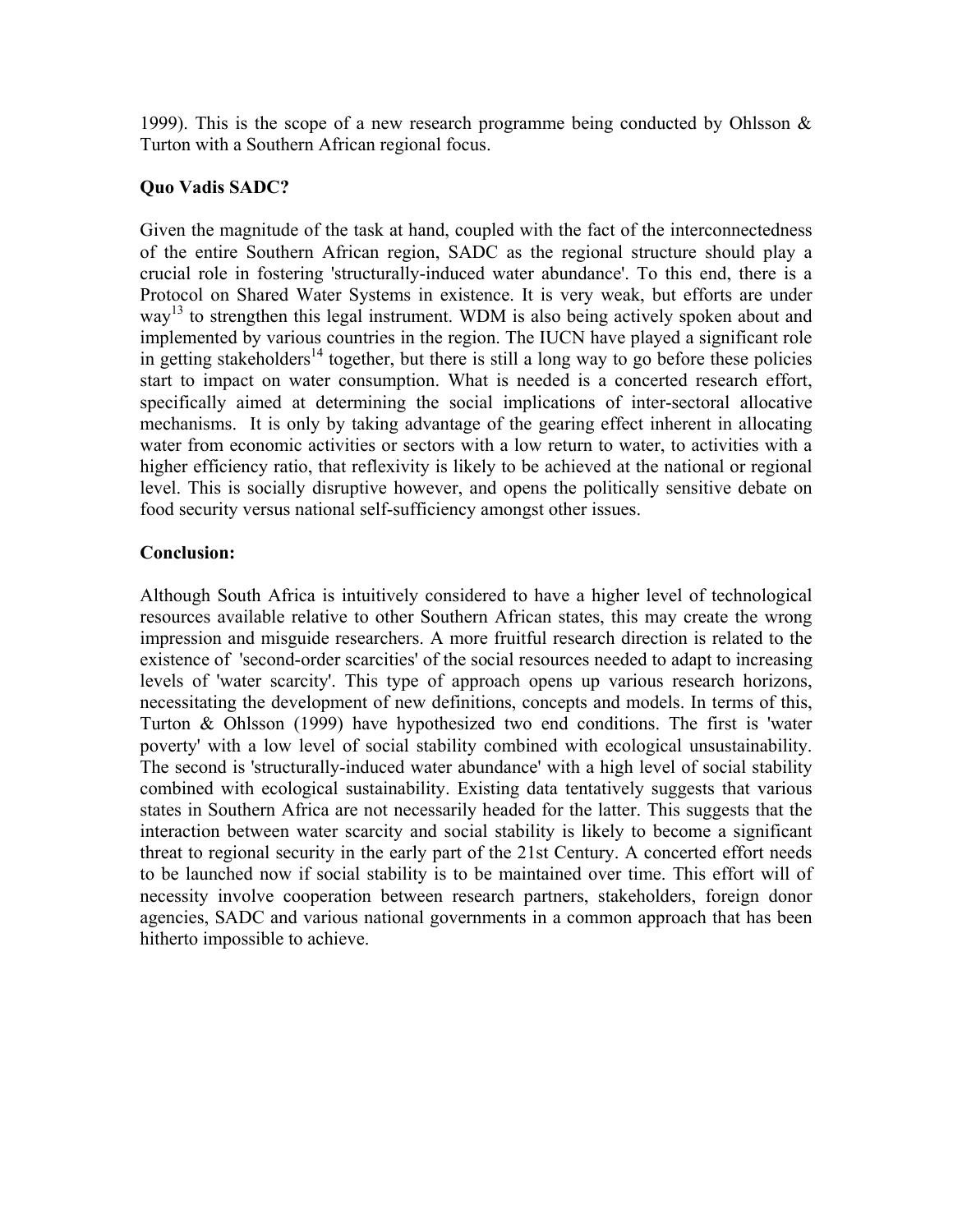### **Bibliography:**

**Africa Analysis.** SA moves on regional water project. 26 July 1996.

**Ashton, P.** 1999. Personal communication with the author at the CSIR, July 1999.

**Beck, U.** 1999. What is a 'risk society'? In *Prometheus*, Vol. 1; 74-79.

**Bryant, R.L.** 1993. Power, Knowledge and Political Ecology in the Third World: A Review, in *Progressive Physical Geography*, No.20.

**Bryant, R.L. & Bailey, S.** 1997. *Third World Political Ecology*. New York: Routledge.

**Davies, B.R., O'Keefe, J.H. & Snaddon, C.D.** 1993. *A Synthesis of the Ecological Functioning, Conservation and Management of South African River Ecosystems.* Water Research Commission Report No. TT 62/93. Pretoria.

**Feitelson, E.** 1999. *"Is the Commodification of Water Commensurate with Sustainability Notions?"* Paper presented at the Conference on Sustainability, Risk and Nature: The Political Ecology of Water in Advanced Societies, 15-17 April 1999, Oxford University, hosted by the School of Geography and the Oxford Centre for Water Research.

**Heyns, P**. 1999. Personal communication with the author during the Stockholm Water Symposium, 9-12 August 1999.

**Homer-Dixon, T.F. & Percival, V**. 1996. *Environmental Scarcity and Violent Conflict: Briefing Book.* Washington: American Association for the Advancement of Science

**IUCN.** 1998. *Proceedings of the Workshop on Water Demand Management.* Pretoria 20 - 21 July 1998. Pretoria: CSIR (Environmentek)

**Jacobson, P.J., Jacobson, K.M. & Seely, M.K.** 1995. *Ephemeral Rivers and their Catchments: Sustaining People and Development in Western Namibia*. Desert Research Foundation: Windhoek.

**Mac Donald, M. & Partners.** 1990. *Sub Saharan Africa Hydrological Assessment: SADCC Countries: Regional Report.*

**Mollinga, P.P. & van Straaten, C.J.M.** 1996. The Politics of Water Distribution, in Howsam, P. & Carter, R.C. (Eds.) *Water Policy: Allocation and Management in Practice*. London: E & FN Spon.

**Ohlsson, L.** 1998. *Water and Social Resource Scarcity - An Issue Paper Commissioned*  by FAO/AGLW. Presented as a discussion paper for the 2<sup>nd</sup> FAO E-mail Conference on Managing Water Scarcity. WATSCAR 2.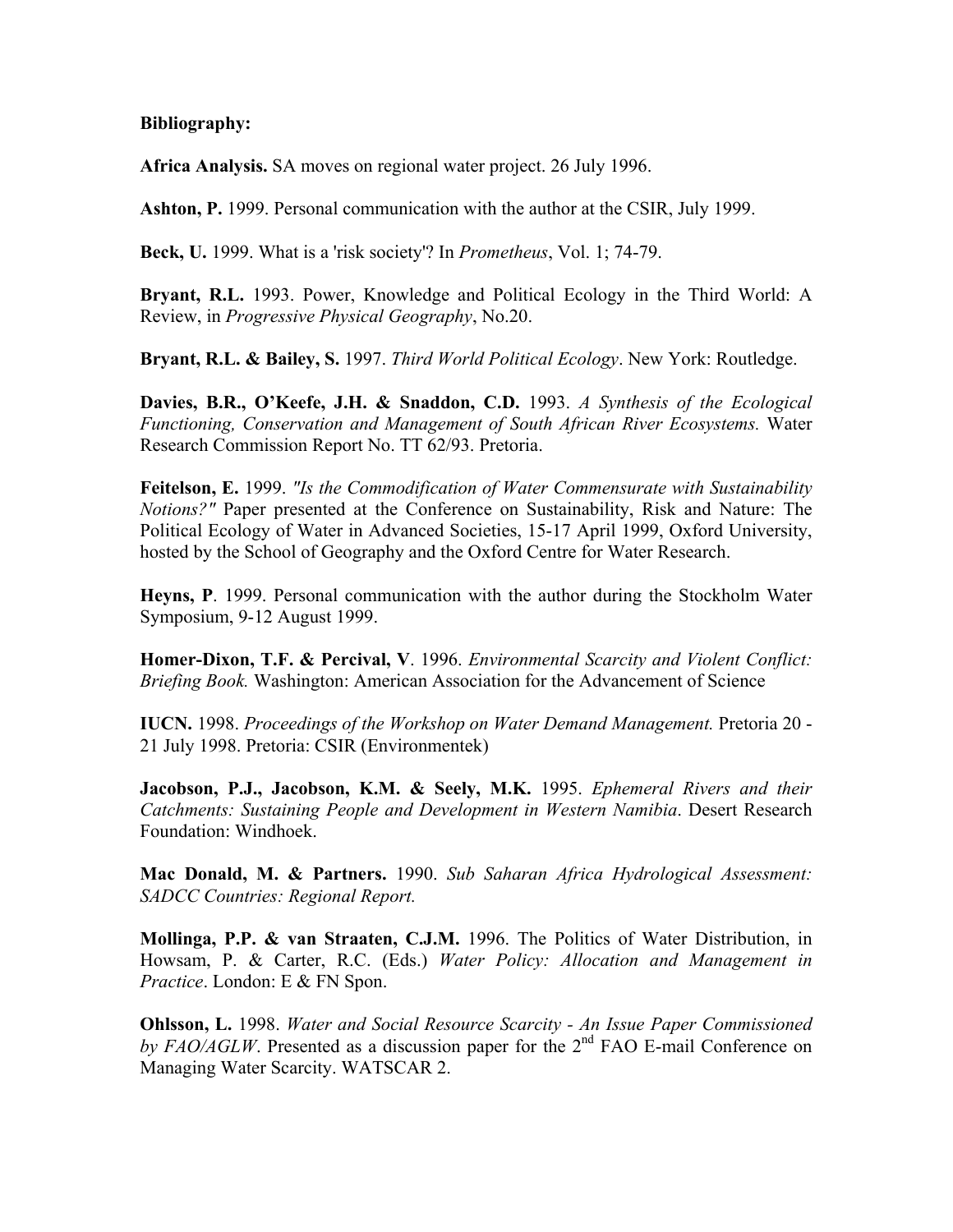**Ohlsson, L.** 1999. *Environment, Scarcity and Conflict: A Study of Malthusian Concerns*. Department of Peace and Development Research. University of Göteborg.

**Ohlsson, L & Turton, A.R.** 1999. *The Turning of a Screw.* Paper presented in the Plenary Session of the  $9<sup>th</sup>$  Stockholm Water Symposium "Urban Stability through Integrated Water-Related Management", hosted on 9-12 August by the Stockholm Water Institute (SIWI) in Stockholm, Sweden. Also available as MEWREW Occasional Paper No. 19 from Website

<http://www.soas.ac.uk/Geography/WaterIssues/OccasionalPapers/home.html>

**Pallett, J.** (Ed.) 1997. *Sharing Water in Southern Africa*. Desert Research Foundation of Namibia: Windhoek

**Percival, V. & Homer-Dixon, T.** 1995. *Environmental Scarcity and Violent Conflict: The Case of South Africa.* Washington: American Association for the Advancement of Science

**Ramberg, L**. 1997. A Pipeline from the Okavango River? In *Ambio*, Vol. 26, No. 2; 129.

**Turton, A.R. & Ohlsson, L.** 1999. *Water Scarcity and Social Adaptive Capacity: Towards an Understanding of the Social Dynamics of Managing Water Scarcity in Developing Countries.* Paper presented in Workshop No. 4: "Water and Social Stability" at the  $9<sup>th</sup>$  Stockholm Water Symposium, "Urban Stability through Integrated Water-Related Management", hosted on 9-12 August by the Stockholm Water Institute (SIWI) in Stockholm, Sweden. Also available as MEWREW Occasional Paper No. 18 from the School of Oriental and African Studies (SOAS) University of London Website <http://www.soas.ac.uk/Geography/WaterIssues/OccasionalPapers/home.html>

**Turton, A.R.** 1999(a). Precipitation, People, Pipelines and Power: Towards a Political Ecology Discourse of Water in Southern Africa. Paper presented on 2 February 1999 at the School of Oriental and African Studies (SOAS) Geography Department Research Seminar, January – March 1999. Forthcoming in a book provisionally entitled *Political Construction of Environmental Knowledge*. Also available as MEWREW Occasional Paper No. 11 from the School of Oriental and African Studies (SOAS) University of London Website

<http://www.soas.ac.uk/Geography/WaterIssues/OccasionalPapers/home.html>

**Turton, A.R.** 1999(b). *Water Scarcity and Social Adaptive Capacity: Towards an Understanding of the Social Dynamics of Water Demand Management in Developing Countries.* Also available as MEWREW Occasional Paper No. 9 from the School of Oriental and African Studies (SOAS) University of London Website <http://www.soas.ac.uk/Geography/WaterIssues/OccasionalPapers/home.html>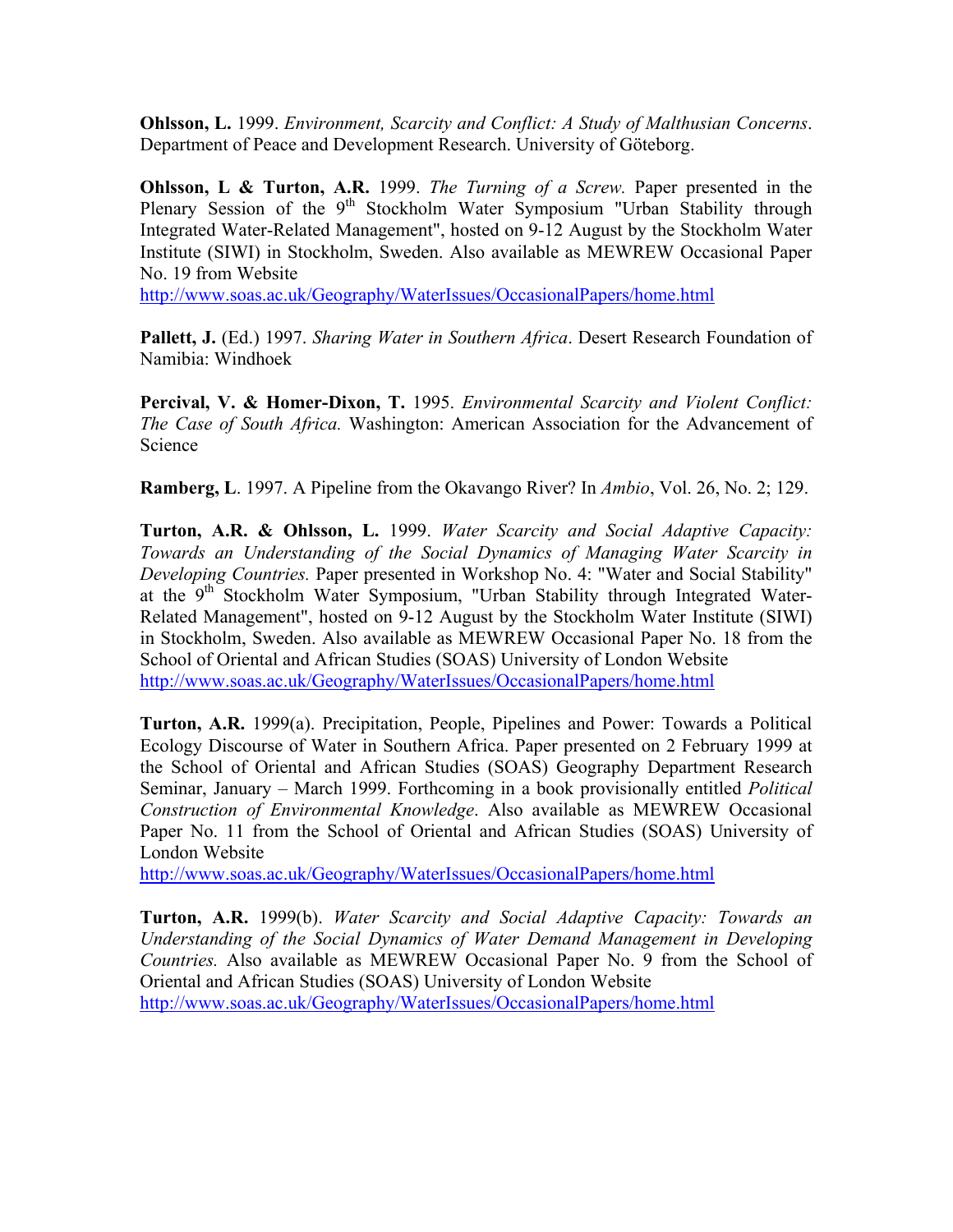**Appendix "A" Major Water Transfer Schemes in Southern Africa** 

| Name of water                              | <b>River basin</b>              | <b>Countries directly</b> | <b>Other basin states</b>                              |  |
|--------------------------------------------|---------------------------------|---------------------------|--------------------------------------------------------|--|
| transfer scheme                            | involved                        | involved                  | indirectly involved                                    |  |
| Kunene - Cuvelai                           | Kunene - Cuvelai                | Namibia                   | Angola                                                 |  |
| <b>Eastern National</b><br>Water Carrier   | Okavango - Swakop               | Namibia                   | Angola, Botswana                                       |  |
| Komati Scheme                              | Incomati - Limpopo              | South Africa              | Swaziland,<br>Mozambique,<br>Botswana,<br>Zimbabwe     |  |
| <b>Usuthu Scheme</b>                       | Maputo - Limpopo                | South Africa              | Swaziland,<br>Mozambique,<br>Botswana,<br>Zimbabwe     |  |
| Usuthu - Vaal<br>Scheme                    | Maputo - Orange                 | South Africa              | Swaziland,<br>Mozambique,<br>Lesotho, Namibia          |  |
| Grootdraai<br>Emergency<br>Augmentation    | Orange - Limpopo                | South Africa              | Mozambique,<br>Botswana, Lesotho,<br>Namibia, Zimbabwe |  |
| Vaal - Crocodile                           | Orange - Limpopo                | South Africa              | Mozambique,<br>Botswana, Lesotho,<br>Namibia, Zimbabwe |  |
| Tugela - Vaal<br>Scheme                    | Tugela - Orange                 | South Africa              | Lesotho, Namibia                                       |  |
| Mooi - Umgeni<br>Scheme                    | Tugela - Mgeni                  | South Africa              |                                                        |  |
| Umzimkulu -<br>Umkomaas - Illovo<br>Scheme | Umzimkulu -<br>Umkomaas - Mgeni | South Africa              |                                                        |  |
| Amatole Scheme                             | Kei - Buffalo &<br>Nahoon       | South Africa              |                                                        |  |
| Palmiet River<br>Scheme                    | Palmiet - Steenbras             | South Africa              |                                                        |  |
| Riviersonderend -<br>Berg River Project    | Breë - Berg $\&$<br>Eerste      | South Africa              |                                                        |  |
| Orange River<br>Project                    | Orange - Great Fish             | South Africa              | Lesotho, Namibia                                       |  |
| Orange - Riet                              | Orange                          | South Africa              | Lesotho, Namibia                                       |  |
| Caledon - Modder                           | Orange                          | South Africa              | Lesotho, Namibia                                       |  |
| Orange - Vaal                              | Orange                          | South Africa              | Lesotho, Namibia                                       |  |
| Lesotho Highlands<br>Water Project         | Orange                          | Lesotho, South<br>Africa  | Namibia                                                |  |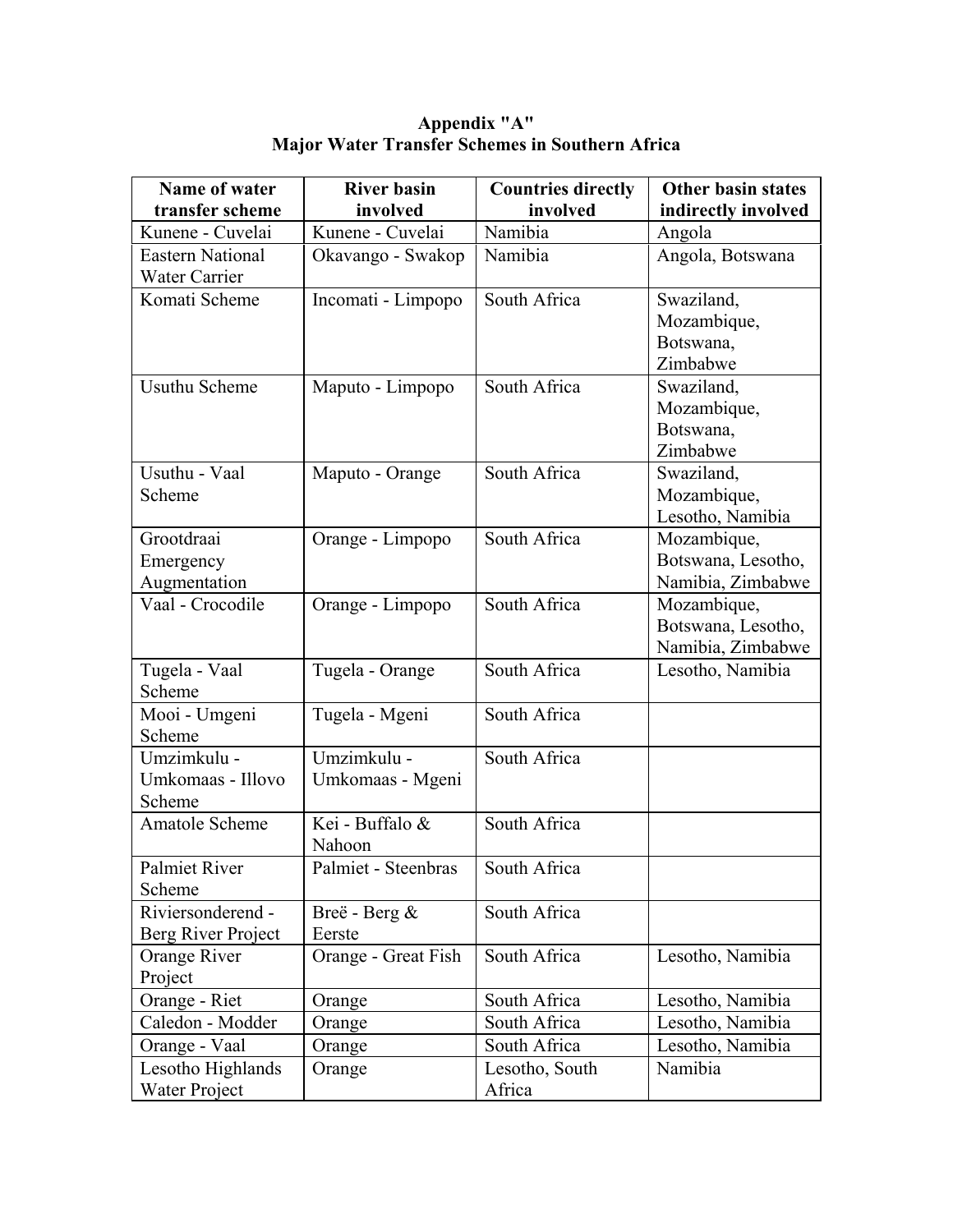| Vaal - Gamagara   | Orange           | South Africa    | Lesotho, Namibia   |
|-------------------|------------------|-----------------|--------------------|
| Scheme            |                  |                 |                    |
| Springbok Water   | Orange           | South Africa    | Lesotho, Namibia   |
| Scheme            |                  |                 |                    |
| Vioolsdrift -     | Orange           | South Africa,   | Lesotho            |
| Noordoewer        |                  | Namibia         |                    |
| Molatedi Dam -    | Limpopo          | South Africa,   | Zimbabwe,          |
| Gaborone          |                  | <b>Botswana</b> | Mozambique         |
| North - South     | Limpopo          | <b>Botswana</b> | South Africa,      |
| Carrier           |                  |                 | Mozambique,        |
|                   |                  |                 | Zimbabwe           |
| Turgwe - Chiredzi | Zambezi          | Zimbabwe        | Angola, Botswana,  |
|                   |                  |                 | Mozambique,        |
|                   |                  |                 | Namibia, Tanzania, |
|                   |                  |                 | Zambia, Malawi     |
| Zambezi -         | Zambezi          | Zimbabwe        | Angola, Botswana,  |
| Bulawayo          |                  |                 | Mozambique,        |
|                   |                  |                 | Namibia, Tanzania, |
|                   |                  |                 | Zambia, Malawi     |
| Zambezi - Gauteng | Zambezi - Orange | Zimbabwe,       | Angola, Lesotho,   |
|                   |                  | Botswana, South | Mozambique,        |
|                   |                  | Africa          | Namibia, Tanzania, |
|                   |                  |                 | Zambia, Malawi     |

**Source: Pallett (1997:56)** 

**Note**: Pallett's data makes no mention of the Zaire River schemes. This is because at the time of drafting the document, the Democratic Republic of the Congo (DRC) was not a member of SADC. This has since changed and the DRC is now a member. Significantly, the DRC has the highest volume of water available to any country in the entire SADC area. The main river involved in the DRC is the Zaire that is about 5.5 times larger than the Zambezi, which was the largest river in SADC prior to the admission of the DRC. There are at least two water transfer schemes that are being touted from this source.

1) The Lualaba - Zambezi Inter-Basin Transfer was the subject of discussion between the then South African Minister of Water Affairs and Forestry, Prof. Kader Asmal, in Washington during July 1996 (Africa Analysis, 26/7/96:14). This scheme would allegedly transfer water from the Lualaba River in the Zaire River Basin, via the Zambezi, to Gauteng in South Africa by means of the Trans-Kalahari Aqueduct.

2) The Zaire - Kunene/Okavango/Zambezi Inter-Basin Transfer is currently being investigated by the Namibian Ministry of Agriculture, Water and Rural Development (Heyns, 1999). This proposed scheme, called for by President Sam Nujoma of Namibia, would deliver water from the mouth of the Zaire River, through Angola, into the headwaters of the Kunene, Okavango and a tributary of the Zambezi. According to Heyns (1999), the main thrust of the project is to deliver more water into the Okavango River however, in order to strengthen the case for further abstraction downstream by Namibia.